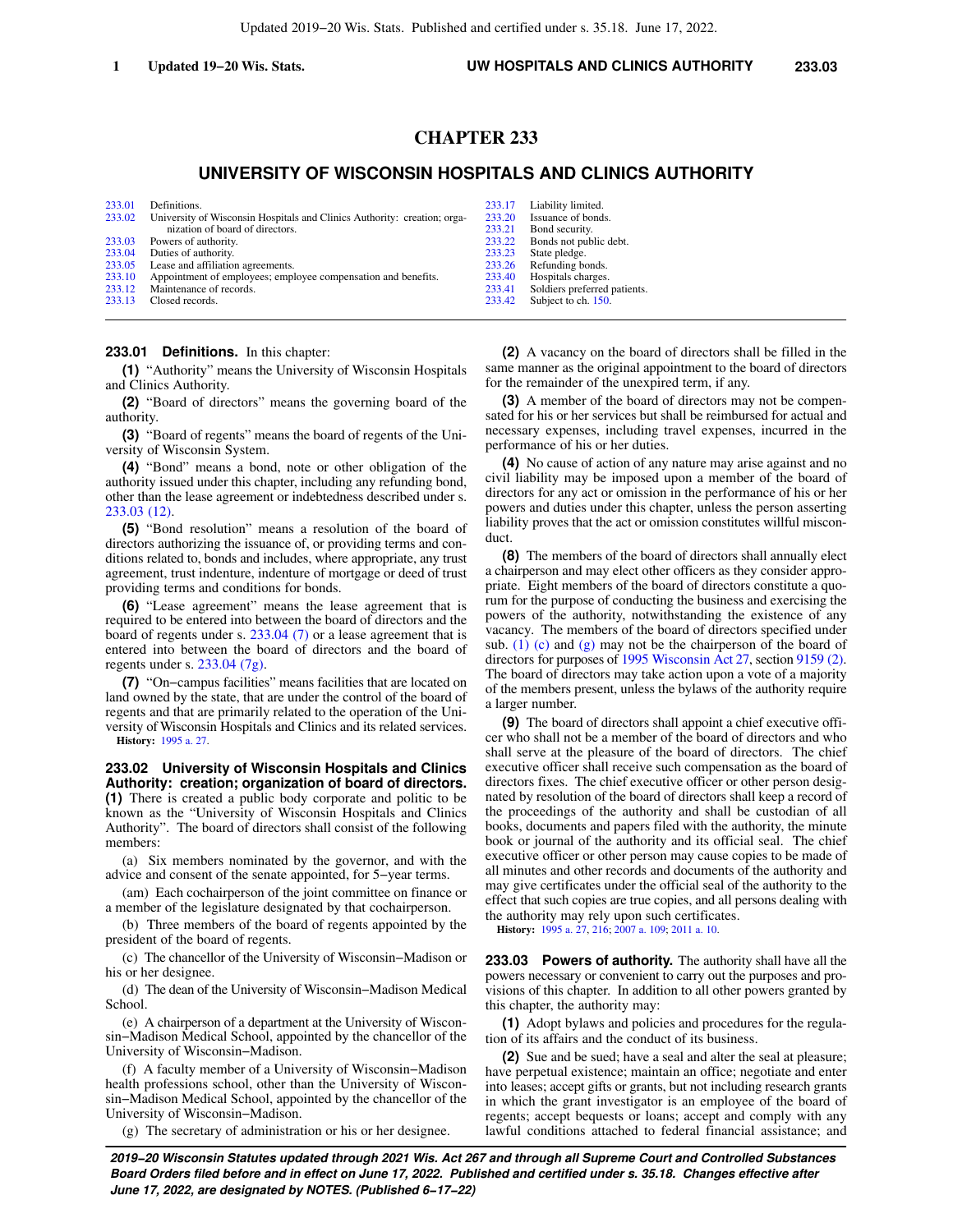## **233.03 UW HOSPITALS AND CLINICS AUTHORITY Updated 19−20 Wis. Stats. 2**

make and execute other instruments necessary or convenient to the exercise of the powers of the authority.

**(5)** Procure insurance on its debt obligations.

**(7)** Subject to s. [233.10](https://docs.legis.wisconsin.gov/document/statutes/233.10) and ch. [40](https://docs.legis.wisconsin.gov/document/statutes/ch.%2040) and [1995 Wisconsin Act 27,](https://docs.legis.wisconsin.gov/document/acts/1995/27) section [9159 \(4\)](https://docs.legis.wisconsin.gov/document/acts/1995/27,%20s.%209159), employ any agent, employee or special advisor that the authority finds necessary and fix his or her compensation and provide any employee benefits, including an employee pension plan.

**(8)** Appoint any technical or professional advisory committee that the authority finds necessary and define the duties, and provide reimbursement for the expenses, of the committee.

**(9)** (a) With any other person, establish, govern and participate in the operation and financing of any corporation or partnership that provides health−related services, if the articles of incorporation of any such corporation conform with par. [\(b\)](https://docs.legis.wisconsin.gov/document/statutes/233.03(9)(b)) and if the corporation or partnership provides the secretary of administration, the legislative fiscal bureau and the legislative audit bureau access to examine any books, records or other documents maintained by the corporation or partnership and relating to its expenditures, revenues, operations or structure. The authority may provide administrative and financial services to any such corporation or partnership.

(b) The articles of incorporation of any corporation under par. [\(a\)](https://docs.legis.wisconsin.gov/document/statutes/233.03(9)(a)) shall provide that the secretary of administration, the legislative fiscal bureau and the legislative audit bureau have the access required under par. [\(a\).](https://docs.legis.wisconsin.gov/document/statutes/233.03(9)(a))

**(10)** Enter into procurement contracts with the board of regents or joint contracts with the board of regents for procurements from 3rd parties and may enter into other contracts, rental agreements and cooperative agreements and other necessary arrangements with the board of regents which may be necessary and convenient for the missions, purposes, objects and uses of the authority authorized by law.

**(11)** Issue bonds in accordance with ss. [233.20](https://docs.legis.wisconsin.gov/document/statutes/233.20) to [233.26](https://docs.legis.wisconsin.gov/document/statutes/233.26).

**(12)** Seek financing from, and incur indebtedness to, the Wisconsin Health and Educational Facilities Authority.

**(13)** Construct or improve facilities that are on state−owned land, if approval requirements under s. [16.85 \(14\)](https://docs.legis.wisconsin.gov/document/statutes/16.85(14)) are met and if the state agency having authority to approve construction or improvement projects on the land approves the project.

**(15)** Acquire, design, construct or improve any facility that is not located on state−owned land.

**(16)** Buy, sell and lease real estate.

**History:** [1995 a. 27;](https://docs.legis.wisconsin.gov/document/acts/1995/27) [2007 a. 109;](https://docs.legis.wisconsin.gov/document/acts/2007/109) [2011 a. 10](https://docs.legis.wisconsin.gov/document/acts/2011/10).

The Authority is a private entity without sovereign immunity. Takle v. University of Wisconsin Hospital and Clinics Authority, [402 F.3d 768](https://docs.legis.wisconsin.gov/document/courts/402%20F.3d%20768) (2005).

**233.04 Duties of authority.** The authority shall do all of the following:

**(1)** By October 1, 1997, and annually thereafter, submit to the chief clerk of each house of the legislature under s. [13.172 \(2\)](https://docs.legis.wisconsin.gov/document/statutes/13.172(2)), the president of the board of regents, the secretary of administration and the governor a report on the patient care, education, research and community service activities and accomplishments of the authority and an audited financial statement, certified by an independent auditor, of the authority's operations.

**(2)** Subject to s. [233.10](https://docs.legis.wisconsin.gov/document/statutes/233.10), develop and implement a personnel structure and other employment policies for employees of the authority.

**(3)** Contract for any legal services required for the authority.

**(3b)** (a) Except as provided in par. [\(b\)](https://docs.legis.wisconsin.gov/document/statutes/233.04(3b)(b)), maintain, control and supervise the use of the University of Wisconsin Hospitals and Clinics, for the purposes of:

1. Delivering high−quality health care to patients using the hospitals and to those seeking care from its programs, including a commitment to provide such care for the medically indigent.

2. Providing an environment suitable for instructing medical and other health professions students, physicians, nurses and members of other health−related disciplines.

3. Sponsoring and supporting research in the delivery of health care to further the welfare of the patients treated and applying the advances in health knowledge to alleviate human suffering, promote health and prevent disease.

4. Assisting health programs and personnel throughout the state and region in the delivery of health care.

(b) Paragraph [\(a\)](https://docs.legis.wisconsin.gov/document/statutes/233.04(3b)(a)) does not apply unless a lease agreement under sub. [\(7\)](https://docs.legis.wisconsin.gov/document/statutes/233.04(7)) or [\(7g\)](https://docs.legis.wisconsin.gov/document/statutes/233.04(7g)) and an affiliation agreement under sub. [\(7m\)](https://docs.legis.wisconsin.gov/document/statutes/233.04(7m)) or [\(7p\)](https://docs.legis.wisconsin.gov/document/statutes/233.04(7p)) are in effect that comply with all applicable requirements of those provisions. In the event either of these agreements are not in effect, the on−campus facilities and any improvements, modifi-cations or other facilities specified in sub. [\(7\) \(c\)](https://docs.legis.wisconsin.gov/document/statutes/233.04(7)(c)) shall transfer to the board of regents.

**(5)** Establish the authority's annual budget and monitor the fiscal management of the authority.

**(6)** Procure liability insurance covering its officers, employees and agents and procure insurance against any loss in connection with its property and other assets.

**(7)** Subject to s. [233.05 \(1\)](https://docs.legis.wisconsin.gov/document/statutes/233.05(1)) and [1995 Wisconsin Act 27](https://docs.legis.wisconsin.gov/document/acts/1995/27), section [9159 \(2\) \(k\)](https://docs.legis.wisconsin.gov/document/acts/1995/27,%20s.%209159), negotiate and enter into a lease agreement with the board of regents to lease the on−campus facilities beginning on June 29, 1996, for an initial period of not more than 30 years. The lease agreement shall include all of the following:

(a) A provision that requires the authority to pay the state an amount determined under this paragraph for the lease of the on− campus facilities that are leased under the agreement. The amount of the rental payment for the on−campus facilities may not be less than the greater of the following:

1. An amount equal to the debt service accruing during the term of the lease agreement on all outstanding bonds issued by the state for the purpose of financing the acquisition, construction or improvement of on−campus facilities that are leased under the agreement, regardless of whether these bonds are issued before or after the lease agreement is entered into. The definition of "bond" under s. [233.01 \(4\)](https://docs.legis.wisconsin.gov/document/statutes/233.01(4)) does not apply to this subdivision.

2. A nominal amount determined by the parties to be necessary to prevent the lease agreement from being unenforceable because of a lack of consideration.

(b) A provision that requires the authority to conduct its operations in such a way so that it will not adversely affect the exclusion of interest on bonds issued by the state from gross income under [26 USC 103](https://docs.legis.wisconsin.gov/document/usc/26%20USC%20103) for federal income tax purposes.

(c) A provision that gives the state ownership of all of the following:

1. Any improvements or modifications made by the authority to on−campus facilities that are leased to the authority under the lease agreement.

2. Any facility that the authority constructs on state−owned land.

(d) A provision that specifies an amount and that exempts any construction or improvement project on state−owned land that costs less than the amount from review and approval under s. [16.85 \(14\).](https://docs.legis.wisconsin.gov/document/statutes/16.85(14))

(e) Any provision necessary to ensure that the general management and operation of the on−campus facilities are consistent with the mission and responsibilities of the University of Wisconsin System specified in ss. [36.01](https://docs.legis.wisconsin.gov/document/statutes/36.01) and [36.09](https://docs.legis.wisconsin.gov/document/statutes/36.09).

(g) A provision that protects the board of regents from all liability associated with the management, operation, use or maintenance of the on−campus facilities. No such provision shall make the authority liable for the acts or omissions of any officer, employee or agent of the board of regents, including any student who is enrolled at an institution within the University of Wisconsin System, unless the officer, employee or agent acts at the direction of the authority.

(h) A provision on a mechanism for the resolution of disputes.

**(7g)** (a) Submit any modification, extension or renewal of the lease agreement under sub. [\(7\)](https://docs.legis.wisconsin.gov/document/statutes/233.04(7)) to the joint committee on finance.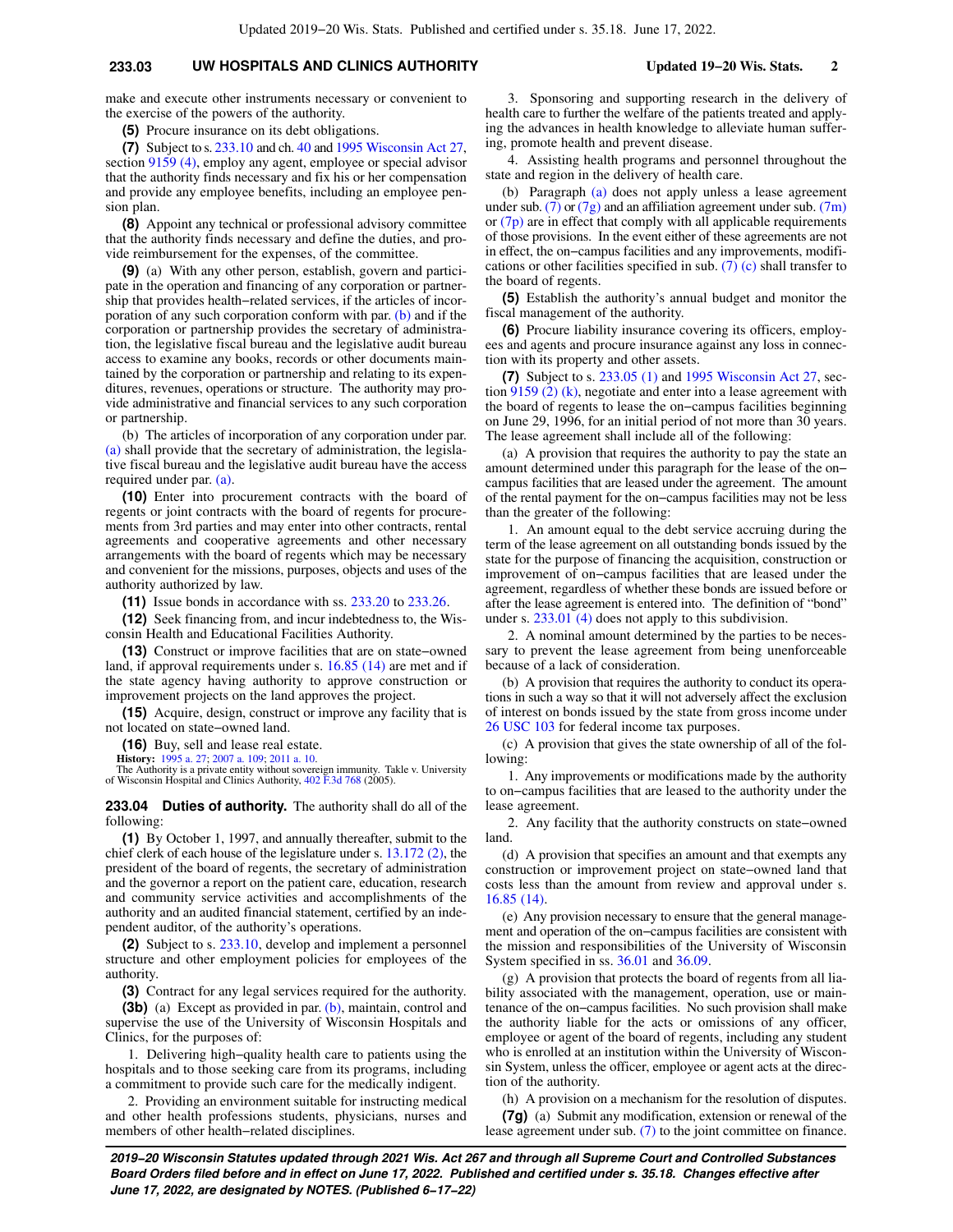No extension or renewal of the lease agreement may be for a period of more than 30 years. Modification, extension or renewal of the agreement may be made as proposed by the authority and the board of regents only upon approval of the committee.

(b) If the committee does not approve an extension or renewal of the agreement, the on−campus facilities and any improvements, modifications or other facilities specified in sub. [\(7\) \(c\)](https://docs.legis.wisconsin.gov/document/statutes/233.04(7)(c)) shall transfer to the board of regents.

(c) This subsection does not apply to an automatic extension of the lease agreement under s. [233.05 \(1\).](https://docs.legis.wisconsin.gov/document/statutes/233.05(1))

**(7m)** Subject to [1995 Wisconsin Act 27](https://docs.legis.wisconsin.gov/document/acts/1995/27), section [9159 \(2\) \(k\),](https://docs.legis.wisconsin.gov/document/acts/1995/27,%20s.%209159) negotiate and enter into an affiliation agreement with the board of regents. The affiliation agreement shall take effect on June 29, 1996. The initial period of the affiliation agreement shall run concurrently with the initial period of the lease agreement under sub. [\(7\)](https://docs.legis.wisconsin.gov/document/statutes/233.04(7)), and the affiliation agreement shall include all of the following:

(a) A provision that ensures the authority retains cash reserves at a level not lower than the level recommended by the independent auditor specified under sub. [\(1\).](https://docs.legis.wisconsin.gov/document/statutes/233.04(1))

(b) Provisions that ensure support of the educational, research and clinical activities of the University of Wisconsin−Madison by the authority.

(c) A provision that requires the development of standards relating to the selection and financing by the authority of any corporation or partnership that provides health−related services. The standards shall be consistent with the missions of the authority and the board of regents.

(d) A provision that requires the board of regents to make reasonable charges for any services provided by the board of regents to the authority.

(e) A provision establishing a mechanism for the resolution of disputes.

**(7p)** (a) Submit any modification, extension or renewal of the affiliation agreement under sub.  $(7m)$  to the joint committee on finance. No extension or renewal of the affiliation agreement may be for a period of more than 30 years. Modification, extension or renewal of the agreement may be made as proposed by the authority and the board of regents only upon approval of the committee.

(b) If the committee does not approve an extension or renewal of the agreement, the on−campus facilities and any improvements, modifications or other facilities specified in sub. [\(7\) \(c\)](https://docs.legis.wisconsin.gov/document/statutes/233.04(7)(c)) shall transfer to the board of regents.

(c) This subsection does not apply to an automatic extension of the affiliation agreement under s. [233.05 \(2\)](https://docs.legis.wisconsin.gov/document/statutes/233.05(2)).

**(9)** Provide, on a monthly basis, the secretary of administration with such financial and statistical information as is required by the secretary of administration.

**(10)** If Children's Hospital and Health System ceases to operate a poison control center under s. [255.35,](https://docs.legis.wisconsin.gov/document/statutes/255.35) administer a statewide poison control program.

**History:** [1995 a. 27](https://docs.legis.wisconsin.gov/document/acts/1995/27) ss. [1770g,](https://docs.legis.wisconsin.gov/document/acts/1995/27,%20s.%201770g) [6301](https://docs.legis.wisconsin.gov/document/acts/1995/27,%20s.%206301); [1995 a. 216;](https://docs.legis.wisconsin.gov/document/acts/1995/216) [1997 a. 35,](https://docs.legis.wisconsin.gov/document/acts/1997/35) [237;](https://docs.legis.wisconsin.gov/document/acts/1997/237) [2001 a. 105](https://docs.legis.wisconsin.gov/document/acts/2001/105); [2007 a. 109,](https://docs.legis.wisconsin.gov/document/acts/2007/109) [130;](https://docs.legis.wisconsin.gov/document/acts/2007/130) [2009 a. 180](https://docs.legis.wisconsin.gov/document/acts/2009/180); [2011 a. 10](https://docs.legis.wisconsin.gov/document/acts/2011/10).

**233.05 Lease and affiliation agreements. (1)** (a) Beginning on July 1, 1997, and any July 1 thereafter, a lease agreement under s. [233.04 \(7\)](https://docs.legis.wisconsin.gov/document/statutes/233.04(7)) and an affiliation agreement under s. [233.04](https://docs.legis.wisconsin.gov/document/statutes/233.04(7m)) [\(7m\)](https://docs.legis.wisconsin.gov/document/statutes/233.04(7m)) are automatically extended for one year unless all of the following occur in the one−year period immediately preceding such date:

1. The board of directors or the board of regents adopts a resolution opposing the automatic extensions or the joint committee on finance takes action opposing the automatic extensions.

2. The party opposing the automatic extensions under subd. [1.](https://docs.legis.wisconsin.gov/document/statutes/233.05(1)(a)1.) provides written notice of its opposition to the other parties specified in subd. [1.](https://docs.legis.wisconsin.gov/document/statutes/233.05(1)(a)1.)

(b) If a lease agreement and an affiliation agreement are not automatically extended on any July 1 under par. [\(a\)](https://docs.legis.wisconsin.gov/document/statutes/233.05(1)(a)), the lease and affiliation agreements are not automatically extended on any subsequent July 1 unless in the one−year period immediately preced-

ing such date each party that opposed the automatic extensions withdraws its opposition and notifies the other parties specified in par. [\(a\) 1.](https://docs.legis.wisconsin.gov/document/statutes/233.05(1)(a)1.) of such withdrawal.

**(2)** (a) Beginning on July 1, 1997, and any July 1 thereafter, a lease agreement under s. [233.04 \(7g\)](https://docs.legis.wisconsin.gov/document/statutes/233.04(7g)) or an affiliation agreement under s. 233.04  $(7p)$  is automatically extended for one year unless all of the following occur in the one−year period immediately preceding such date:

1. The board of directors or the board of regents adopts a resolution opposing the automatic extension or the joint committee on finance takes action opposing the automatic extension.

2. The party opposing the automatic extension under subd. [1.](https://docs.legis.wisconsin.gov/document/statutes/233.05(2)(a)1.) provides written notice of its opposition to the other parties specified in subd. [1.](https://docs.legis.wisconsin.gov/document/statutes/233.05(2)(a)1.)

(b) If a lease or affiliation agreement is not automatically extended on any July 1 under par.  $(a)$ , the lease or affiliation agreement is not automatically extended on any subsequent July 1 unless in the one−year period immediately preceding such date each party that opposed the automatic extension withdraws its opposition and notifies the other parties specified in par. [\(a\) 1.](https://docs.legis.wisconsin.gov/document/statutes/233.05(2)(a)1.) of such withdrawal.

**History:** [1995 a. 216;](https://docs.legis.wisconsin.gov/document/acts/1995/216) [2007 a. 109](https://docs.legis.wisconsin.gov/document/acts/2007/109).

**233.10 Appointment of employees; employee compensation and benefits. (1)** The authority shall employ such employees as it may require and shall determine the qualifications and duties of its employees. Appointments to and promotions in the authority shall be made according to merit and fitness.

**(2)** Subject to subs.  $(3)$ ,  $(3r)$  and  $(3t)$  and ch. [40](https://docs.legis.wisconsin.gov/document/statutes/ch.%2040), the authority shall establish any of the following:

(a) The compensation of the employees of the authority.

(b) The kinds of leave to which an employee of the authority is entitled, including paid annual leave of absence, paid sick leave, and unpaid leave of absence, except that unused sick leave accumulated prior to July 1, 1997, shall be carried over and made available for the employee's use for appropriate sick leave purposes or for conversion as provided under s.  $40.05$  (4) (b), [\(be\),](https://docs.legis.wisconsin.gov/document/statutes/40.05(4)(be)) [\(bm\),](https://docs.legis.wisconsin.gov/document/statutes/40.05(4)(bm)) or  $(bp)$ 

(c) Any other employment benefits to which an employee of the authority is entitled.

**(3)** (a) In this subsection and sub. [\(4\)](https://docs.legis.wisconsin.gov/document/statutes/233.10(4)), "carry−over employee" means an employee of the authority who satisfies all of the following:

1. The employee is offered employment by the authority on or before June 29, 1996.

2. Immediately prior to beginning employment with the authority, the employee was employed by the state other than in an academic staff appointment.

3. The position in which the employee was employed under subd. [2.](https://docs.legis.wisconsin.gov/document/statutes/233.10(3)(a)2.) was at the University of Wisconsin Hospitals and Clinics.

(c) If an employee of the authority is a carry−over employee, the authority shall, when setting the terms of the carry−over employee's employment during the period beginning on June 29, 1996, and ending on June 30, 1997, do all of the following:

1. Pay to the carry−over employee the same compensation that the employee would have received if he or she were employed by the state in the position at the University of Wisconsin Hospitals and Clinics on June 29, 1996.

2. Grant to the carry−over employee, except when he or she is on an unpaid leave of absence, a paid holiday on each of the days specified in s. [230.35 \(4\) \(a\)](https://docs.legis.wisconsin.gov/document/statutes/230.35(4)(a)) as of the last day of the employee's employment as a state employee and holiday compensatory time off as specified in s. [230.35 \(4\) \(b\)](https://docs.legis.wisconsin.gov/document/statutes/230.35(4)(b)) as of the last day of the employee's employment as a state employee if the employee was entitled to those benefits on that day.

3. Grant to the carry−over employee the same paid annual leave of absence, paid sick leave and unpaid leave of absence that the employee received as of the last day of his or her employment as a state employee.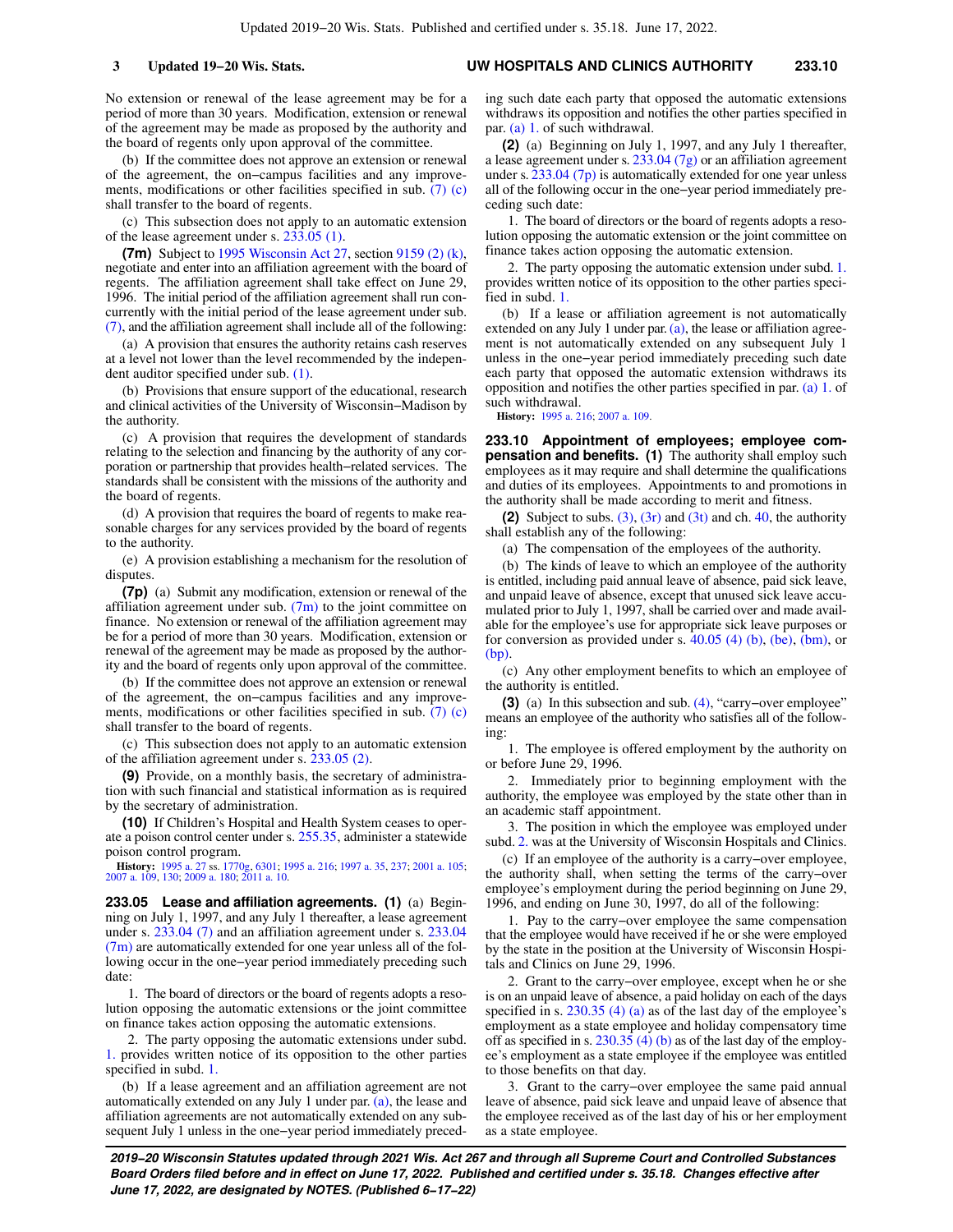## **233.10 UW HOSPITALS AND CLINICS AUTHORITY Updated 19−20 Wis. Stats. 4**

4. Grant to the carry−over employee military leave, treatment of military leave, jury service leave and voting leave in accordance with s. [230.35 \(3\)](https://docs.legis.wisconsin.gov/document/statutes/230.35(3)) and [\(4\) \(e\)](https://docs.legis.wisconsin.gov/document/statutes/230.35(4)(e)) and, to the extent applicable, rules of the division of personnel management in the department of administration governing such leaves for employees in the classified service as of the last day of the employee's employment as a state employee if the employee was entitled to those benefits on that day.

5. Grant to the carry−over employee the same opportunity for employee training provided under s. [230.046](https://docs.legis.wisconsin.gov/document/statutes/230.046) as of the last day of his or her employment as a state employee if the employee was entitled to those benefits on that day.

(d) If an employee of the authority is not a carry−over employee, the authority shall, from June 29, 1996, to June 30, 1997, provide that employee the same rights, benefits and compensation provided to a carry−over employee under par. [\(c\)](https://docs.legis.wisconsin.gov/document/statutes/233.10(3)(c)) who holds a position at the authority with similar duties.

**(3r)** (a) In this subsection and sub. [\(3t\),](https://docs.legis.wisconsin.gov/document/statutes/233.10(3t)) "carry−over employee" means an employee of the authority who satisfies all of the following:

1. The employee is offered employment by the authority on or before June 29, 1996.

2. Immediately prior to beginning employment with the authority, the employee was employed in an academic staff appointment.

3. The position in which the employee was employed under subd. [2.](https://docs.legis.wisconsin.gov/document/statutes/233.10(3r)(a)2.) was at the University of Wisconsin Hospitals and Clinics.

(b) If an employee of the authority is a carry−over employee, the authority shall, when setting the terms of the carry−over employee's employment for the period beginning on June 29, 1996, and ending on June 30, 1997, do all of the following:

1. Enter into an employment contract for such period with the carry−over employee. For such period, the contract shall provide the carry−over employee with the same procedural guarantees provided to persons having academic staff appointments under s. [36.15](https://docs.legis.wisconsin.gov/document/statutes/36.15) on June 29, 1996.

2. Pay to the carry−over employee the same compensation that the employee would have received if he or she were employed by the state in his or her academic staff appointment at the University of Wisconsin Hospitals and Clinics on June 29, 1996.

3. Grant to the carry−over employee, except when he or she is on an unpaid leave of absence, a paid holiday on each of the days specified as a holiday in policies and procedures established by the board of regents under s. [36.15 \(2\)](https://docs.legis.wisconsin.gov/document/statutes/36.15(2)) as of the last day of the employee's employment as a state employee and any holiday compensatory time off that may be specified in policies and procedures established by the board of regents under s. [36.15 \(2\)](https://docs.legis.wisconsin.gov/document/statutes/36.15(2)) as of the last day of the employee's employment in the academic staff appointment.

4. Grant to the carry−over employee the same paid annual leave of absence, paid sick leave and unpaid leave of absence that the employee received as of the last day of his or her employment in the academic staff appointment.

5. Grant to the carry−over employee military leave, treatment of military leave, jury service leave and voting leave in accordance with policies and procedures established by the board of regents under s. [36.15 \(2\)](https://docs.legis.wisconsin.gov/document/statutes/36.15(2)) and, as of the last day of the employee's employment in the academic staff appointment.

6. Grant to the carry−over employee the same opportunity for any employee training that may be provided under policies and procedures established by the board of regents under s. [36.15 \(2\)](https://docs.legis.wisconsin.gov/document/statutes/36.15(2)) as of the last day of his or her employment in the academic staff appointment.

**(3t)** Unless expressly prohibited under ch. [40](https://docs.legis.wisconsin.gov/document/statutes/ch.%2040) or under federal law, the authority shall, from June 29, 1996, to June 30, 1997, not change to the detriment of a carry−over employee any employee benefit plan provided to the carry−over employee as of the last day of the employee's employment in the academic staff appointment.

**(4)** Notwithstanding the requirement that an employee be a state employee, a carry−over employee of the authority who was employed in a position in the classified service immediately prior to beginning employment with the authority shall, from June 29, 1996, to June 30, 1997, have the same transfer rights under s. [230.29](https://docs.legis.wisconsin.gov/document/statutes/230.29) and the rules of the division of personnel management in the department of administration governing transfers as a person who holds a position in the classified service.

**History:** [1995 a. 27](https://docs.legis.wisconsin.gov/document/acts/1995/27); [1997 a. 252](https://docs.legis.wisconsin.gov/document/acts/1997/252); [2001 a. 16](https://docs.legis.wisconsin.gov/document/acts/2001/16), [103;](https://docs.legis.wisconsin.gov/document/acts/2001/103) [2003 a. 33](https://docs.legis.wisconsin.gov/document/acts/2003/33) ss. [2441](https://docs.legis.wisconsin.gov/document/acts/2003/33,%20s.%202441), [2442](https://docs.legis.wisconsin.gov/document/acts/2003/33,%20s.%202442), [9160](https://docs.legis.wisconsin.gov/document/acts/2003/33,%20s.%209160); [2007 a. 109;](https://docs.legis.wisconsin.gov/document/acts/2007/109) [2011 a. 10;](https://docs.legis.wisconsin.gov/document/acts/2011/10) [2015 a. 55](https://docs.legis.wisconsin.gov/document/acts/2015/55).

**233.12 Maintenance of records. (1)** (a) Subject to rules promulgated by the department of administration under s. [16.611,](https://docs.legis.wisconsin.gov/document/statutes/16.611) the authority may transfer to or maintain in optical disc or electronic format any record in its custody and retain the record in that format only.

(b) Subject to rules promulgated by the department of administration under s. [16.611](https://docs.legis.wisconsin.gov/document/statutes/16.611), the authority shall maintain procedures to ensure the authenticity, accuracy, reliability, and accessibility of records transferred to or maintained in optical disc or electronic format under par. [\(a\).](https://docs.legis.wisconsin.gov/document/statutes/233.12(1)(a))

(c) Subject to rules promulgated by the department of administration under s. [16.611](https://docs.legis.wisconsin.gov/document/statutes/16.611), if the authority transfers to or maintains in optical disc or electronic format any records in its custody, the authority shall ensure that the records stored in that format are protected from unauthorized destruction.

**(2)** (a) Any microfilm reproduction of an original record of the authority, or a copy generated from an original record stored in optical disc or electronic format, is considered an original record if all of the following conditions are met:

1. Any device used to reproduce the record on film or to transfer the record to optical disc or electronic format and generate a copy of the record from optical disc or electronic format accurately reproduces the content of the original.

2. The reproduction is on film which complies with the minimum standards of quality for microfilm reproductions, as established by rule of the public records board, or the optical disc or electronic copy and the copy generated from optical disc or electronic format comply with the minimum standards of quality for such copies, as established by rule of the department of administration under s. [16.611](https://docs.legis.wisconsin.gov/document/statutes/16.611).

3. The film is processed and developed in accordance with the minimum standards established by the public records board.

4. The record is arranged, identified, and indexed so that any individual document or component of the record can be located with the use of proper equipment.

5. The custodian of the record designated by the authority executes a statement of intent and purpose describing the record to be reproduced or transferred to optical disc or electronic format and the disposition of the original record, and executes a certificate verifying that the record was received or created and microfilmed or transferred to optical disc or electronic format in the normal course of business and files the statement in the offices of the authority.

(b) The statement of intent and purpose executed under par. [\(a\)](https://docs.legis.wisconsin.gov/document/statutes/233.12(2)(a)5.) [5.](https://docs.legis.wisconsin.gov/document/statutes/233.12(2)(a)5.) is presumptive evidence of compliance with all conditions and standards prescribed by this subsection.

**(3)** (a) Any microfilm reproduction of a record of the authority meeting the requirements of sub. [\(2\)](https://docs.legis.wisconsin.gov/document/statutes/233.12(2)) or copy of a record of the authority generated from an original record stored in optical disc or electronic format in compliance with this section shall be taken as, stand in lieu of, and have all the effect of the original document and shall be admissible in evidence in all courts and all other tribunals or agencies, administrative or otherwise, in all cases where the original document is admissible.

(b) Any enlarged copy of a microfilm reproduction of a record of the authority made as provided by this section or any enlarged copy of a record of the authority generated from an original record stored in optical disc or electronic format in compliance with this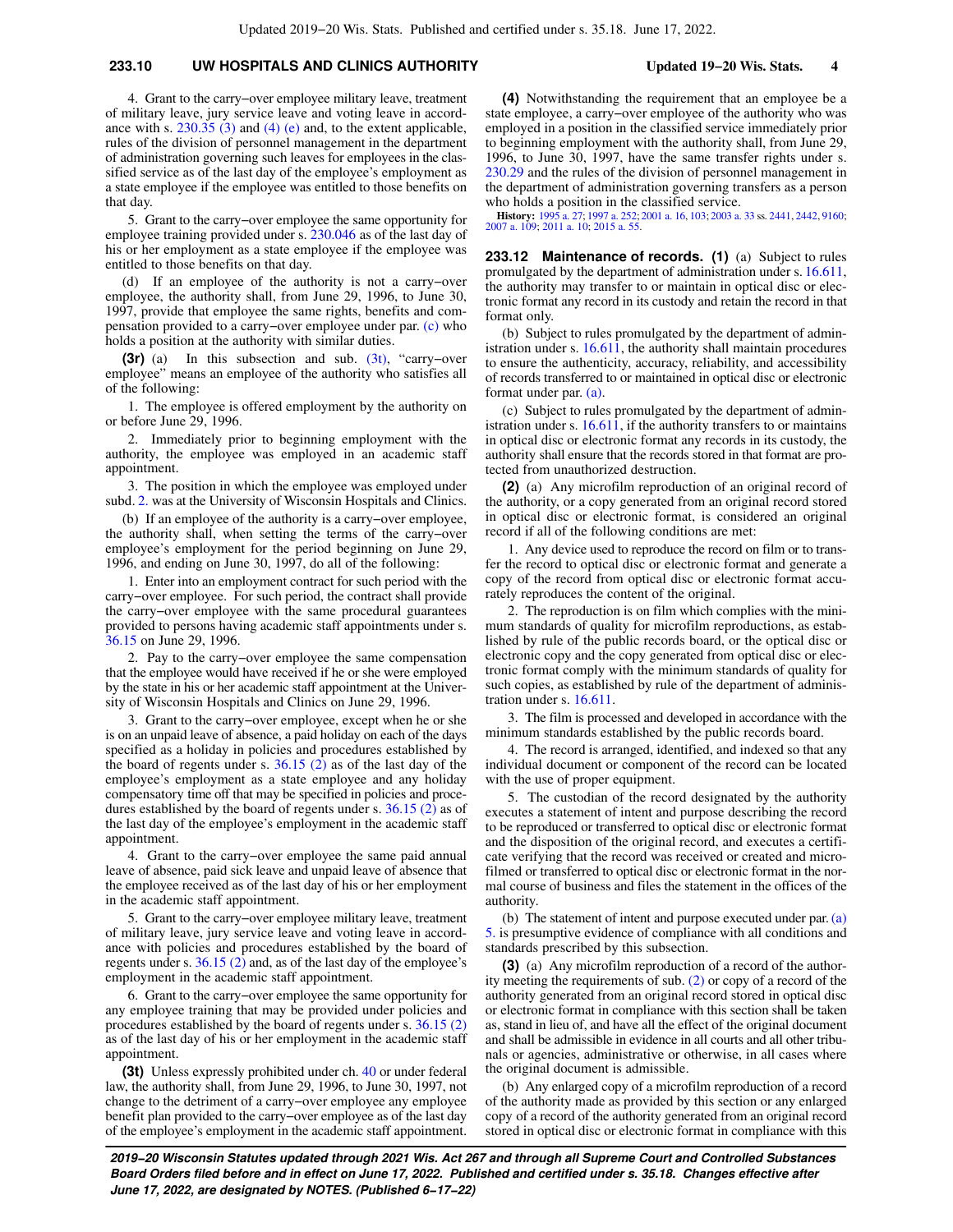section that is certified by the custodian as provided in s. [889.08](https://docs.legis.wisconsin.gov/document/statutes/889.08) shall have the same force as an actual−size copy. **History:** [1995 a. 216](https://docs.legis.wisconsin.gov/document/acts/1995/216); [2015 a. 196](https://docs.legis.wisconsin.gov/document/acts/2015/196).

**233.13 Closed records.** Except as provided in ss. [19.36 \(10\)](https://docs.legis.wisconsin.gov/document/statutes/19.36(10)) and [\(11\)](https://docs.legis.wisconsin.gov/document/statutes/19.36(11)) and [103.13,](https://docs.legis.wisconsin.gov/document/statutes/103.13) the authority may keep records of the following personnel matters closed to the public:

**(1)** Examination scores and ranks and other evaluations of applicants.

**(2)** Dismissals, demotions and other disciplinary actions.

**(3)** Addresses and home telephone numbers of employees.

**(4)** Pay survey data obtained from identifiable nonpublic employers.

**(5)** Names of nonpublic employers contributing pay survey data.

**History:** [1995 a. 27;](https://docs.legis.wisconsin.gov/document/acts/1995/27) [2003 a. 47;](https://docs.legis.wisconsin.gov/document/acts/2003/47) [2017 a. 59](https://docs.legis.wisconsin.gov/document/acts/2017/59).

**NOTE: [2003 Wis. Act 47](https://docs.legis.wisconsin.gov/document/acts/2003/47), which affects this section, contains extensive explanatory notes.**

**233.17 Liability limited. (1)** Neither the state, any political subdivision of the state nor any officer, employee or agent of the state or a political subdivision who is acting within the scope of employment or agency is liable for any debt, obligation, act or omission of the authority.

**(2)** (a) No officer, employee or agent of the board of regents, including any student who is enrolled at an institution within the University of Wisconsin System, is an agent of the authority unless the officer, employee or agent acts at the express written direction of the authority.

(b) Notwithstanding par. [\(a\)](https://docs.legis.wisconsin.gov/document/statutes/233.17(2)(a)), no member of the faculty or academic staff of the University of Wisconsin System, acting within the scope of his or her employment, may be considered, for liability purposes, as an agent of the authority.

**History:** [1995 a. 27;](https://docs.legis.wisconsin.gov/document/acts/1995/27) [1997 a. 237.](https://docs.legis.wisconsin.gov/document/acts/1997/237)

A member of the faculty is also a state employee and thus not an agent of UWHC within the meaning of sub. (2) (b). The statute unambiguously encompasses all forms of agency, which necessarily includes actual, apparent, or ostensible agency. Sucho-mel v. University of Wisconsin Hospital & Clinics, [2005 WI App 234,](https://docs.legis.wisconsin.gov/document/courts/2005%20WI%20App%20234) [288 Wis. 2d](https://docs.legis.wisconsin.gov/document/courts/288%20Wis.%202d%20188) [188](https://docs.legis.wisconsin.gov/document/courts/288%20Wis.%202d%20188), [708 N.W.2d 13](https://docs.legis.wisconsin.gov/document/courts/708%20N.W.2d%2013), [04−0363.](https://docs.legis.wisconsin.gov/document/wicourtofappeals/04-0363)

**233.20 Issuance of bonds. (1)** The authority may issue bonds for any corporate purpose. All bonds are negotiable for all purposes, notwithstanding their payment from a limited source.

**(1m)** The authority may issue bonds only if a majority of the board of directors determines that, to the extent possible without having an adverse impact on the ability of the authority to sell bonds at a given interest rate, the terms on which the bonds are to be offered are structured in such a way as to accommodate the possibility of the early termination of the lease or affiliation agreement, or both. The board shall base a determination under this subsection on the best information available to the board at the time the determination is made.

**(2)** The bonds of each issue shall be payable from sources specified in the bond resolution under which the bonds are issued or in a related trust agreement, trust indenture, indenture of mortgage or deed of trust.

**(3)** The authority may not issue bonds unless the issuance is first authorized by a bond resolution. Bonds shall bear the dates, mature at the times not exceeding 30 years from their dates of issue, bear interest at the rates, be payable at the times, be in the denominations, be in the form, carry the registration and conversion privileges, be executed in the manner, be payable in lawful money of the United States at the places, and be subject to the terms of redemption, that the bond resolution provides. The bonds shall be executed by the manual or facsimile signatures of the officers of the authority designated by the board. The bonds may be sold at public or private sale at the price, in the manner and at the time determined by the board. Pending preparation of definitive bonds, the authority may issue interim receipts or certificates that shall be exchanged for the definitive bonds.

**(3m)** The authority may not issue bonds or incur indebtedness described under s. [233.03 \(12\)](https://docs.legis.wisconsin.gov/document/statutes/233.03(12)) unless one of the following applies:

(a) The bonds or indebtedness are a refinancing of existing bonds or indebtedness.

(b) If the authority has an unenhanced bond rating in the category of A or better from Moody's Investor Service, Inc., or in the category of A or better from Standard & Poor's Corporation, or equivalent ratings from those or comparable rating agencies when such rating systems or rating agencies no longer exist, the authority has provided notice to the joint committee on finance and the secretary of administration of the bond rating of the authority, the amount of the proposed bonds or indebtedness, and the proposed use of the proceeds, and the joint committee on finance has not notified the authority within 30 working days after receipt of the notice that the joint committee on finance has scheduled a meeting to review the proposed bonds or indebtedness and the secretary of administration has not notified the authority within 30 working days after receipt of the notice that the secretary will conduct further review of the proposed bonds or indebtedness.

(c) The joint committee on finance votes to approve the amount of the bonds or indebtedness and the secretary of administration, or his or her designee, has issued written approval of the bonds or indebtedness.

**(4)** Any bond resolution may contain provisions, which shall be a part of the contract with the holders of the bonds that are authorized by the bond resolution, regarding any of the following:

(a) Pledging or assigning specified assets or revenues of the authority.

(b) Setting aside reserves or sinking funds, and the regulation, investment and disposition of these funds.

(c) Limitations on the purpose to which or the investments in which the proceeds of the sale of any issue of bonds may be applied.

(d) Limitations on the issuance of additional bonds, the terms upon which additional bonds may be issued and secured and the terms upon which additional bonds may rank on a parity with, or be subordinate or superior to, other bonds.

(e) Funding, refunding, advance refunding or purchasing outstanding bonds.

(f) Procedures, if any, by which the terms of any contract with bondholders may be amended, the amount of bonds the holders of which must consent to the amendment and the manner in which this consent may be given.

(g) Defining the acts or omissions to act that constitute a default in the duties of the authority to the bondholders, and providing the rights and remedies of the bondholders in the event of a default.

(h) Other matters relating to the bonds that the board considers desirable.

**(5)** Neither the members of the board nor any person executing the bonds is liable personally on the bonds or subject to any personal liability or accountability by reason of the issuance of the bonds, unless the personal liability or accountability is the result of willful misconduct.

**History:** [1995 a. 27](https://docs.legis.wisconsin.gov/document/acts/1995/27), [216](https://docs.legis.wisconsin.gov/document/acts/1995/216); [2007 a. 109.](https://docs.legis.wisconsin.gov/document/acts/2007/109)

**233.21 Bond security.** The authority may secure bonds by a trust agreement, trust indenture, indenture of mortgage or deed of trust by and between the authority and one or more corporate trustees. A bond resolution providing for the issuance of bonds so secured shall mortgage, pledge, assign or grant security interests in some or all of the revenues to be received by, and property of, the authority and may contain those provisions for protecting and enforcing the rights and remedies of the bondholders that are reasonable and proper and not in violation of law. A bond resolution may contain other provisions determined by the board to be reasonable and proper for the security of the bondholders. **History:** [1995 a. 27](https://docs.legis.wisconsin.gov/document/acts/1995/27).

**233.22 Bonds not public debt. (1)** The state is not liable on bonds and the bonds are not a debt of the state. All bonds shall contain a statement to this effect on the face of the bond. A bond

**2019−20 Wisconsin Statutes updated through 2021 Wis. Act 267 and through all Supreme Court and Controlled Substances Board Orders filed before and in effect on June 17, 2022. Published and certified under s. 35.18. Changes effective after June 17, 2022, are designated by NOTES. (Published 6−17−22)**

### **5 Updated 19−20 Wis. Stats. UW HOSPITALS AND CLINICS AUTHORITY 233.22**